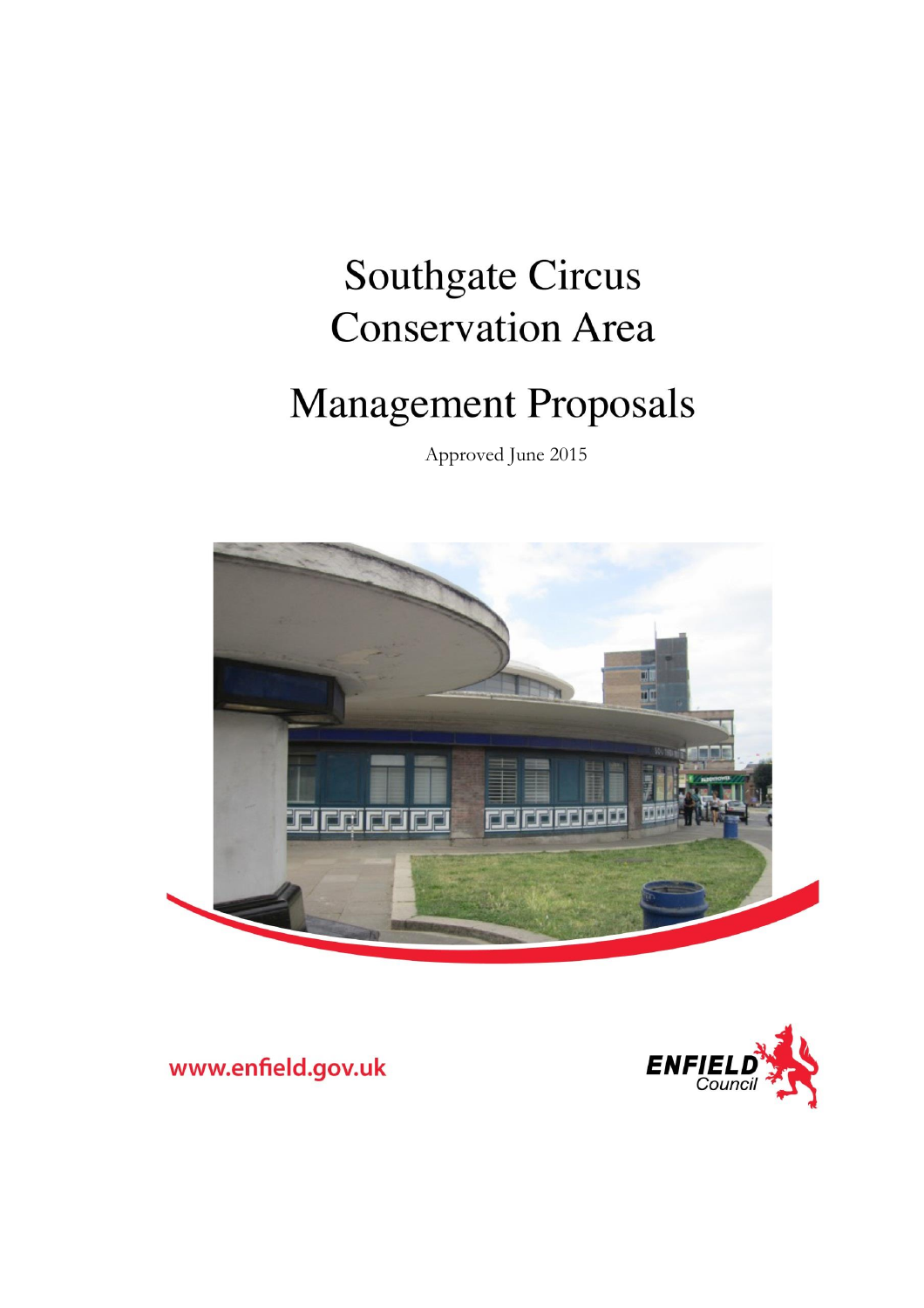prepared by

Drury McPherson Partnership<br>Historic environment policy and practice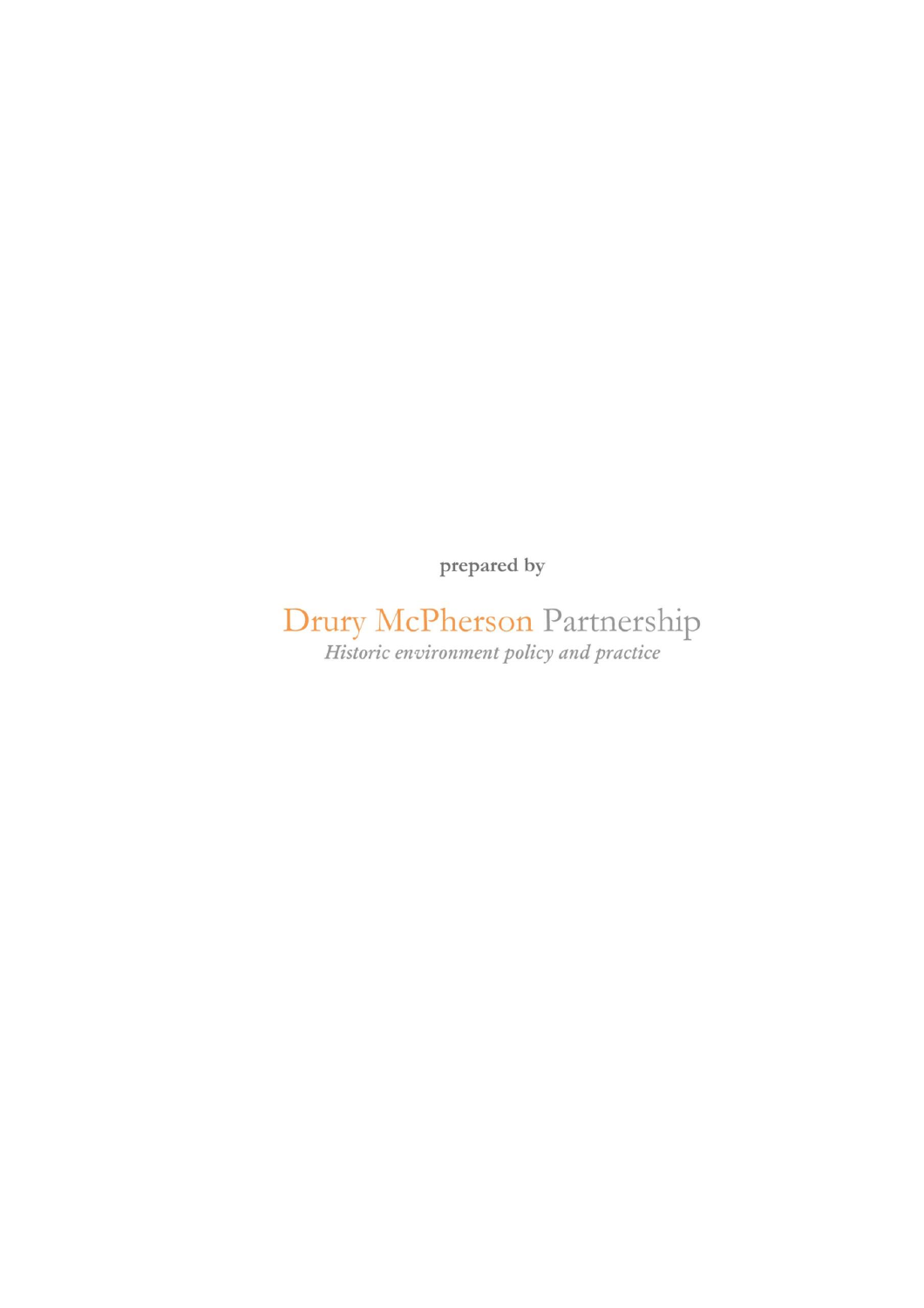# **THE MANAGEMENT OF CONSERVATION AREAS IN ENFIELD**

#### **The Purpose of Conservation Area the Management Proposals**

The management proposals set out a framework for managing change in, and the conservation and enhancement of, Enfield's conservation areas, to ensure that they retain the special qualities that led to their designation. It helps to fulfil the Council's duty under section 71 of the Planning (Listed Buildings and Conservation Areas) Act 1990 to prepare proposals for the preservation and enhancement of conservation areas. These proposals are particularly relevant where there is pressure for development and where cumulative minor changes may be affecting the character or appearance of the conservation area.

#### **English Heritage Guidance on Management Proposals**

English Heritage's guidance on the management of conservation areas is contained in *Understanding Place: Designation, Appraisal and Management of Conservation*  Areas (2011)<sup>1</sup>. Although this predates the publication of the National Planning Policy Framework (2012), it is the most up-to-date guidance available. There is no reason to think that its advice on conservation area management (which is largely carried over from earlier guidance published in 2006 <sup>2</sup> ) is likely to change substantially.

#### **The London Plan**

The Mayor's London Plan (2011, amended 2013) Policy 7.8 seeks to protect the historic environment through the application of appropriate local development management policies which should identify heritage assets (including conservation areas) and ensure that development affecting them should conserve their significance, by being sympathetic to their form, scale, materials and architectural detail.

# **Enfield's Planning Policies**

The key national and local planning and development management policies affecting conservation areas are set out in section 1.4 of the conservation area character appraisals. The conservation area appraisals and management proposals have been approved by Enfield Council. The appraisals form part of the "evidence base" for the conservation policies in Enfield's Local Plan. They support the planning policy framework of the Core Strategy and the Development Management Document. The management proposals will be incorporated in the Enfield Design Guide Supplementary Planning Document (SPD) in due course

<sup>&</sup>lt;sup>1</sup> Available from English Heritage's website, www.helm.org.uk

<sup>2</sup> English Heritage *Guidance on the management of conservation areas* (2006).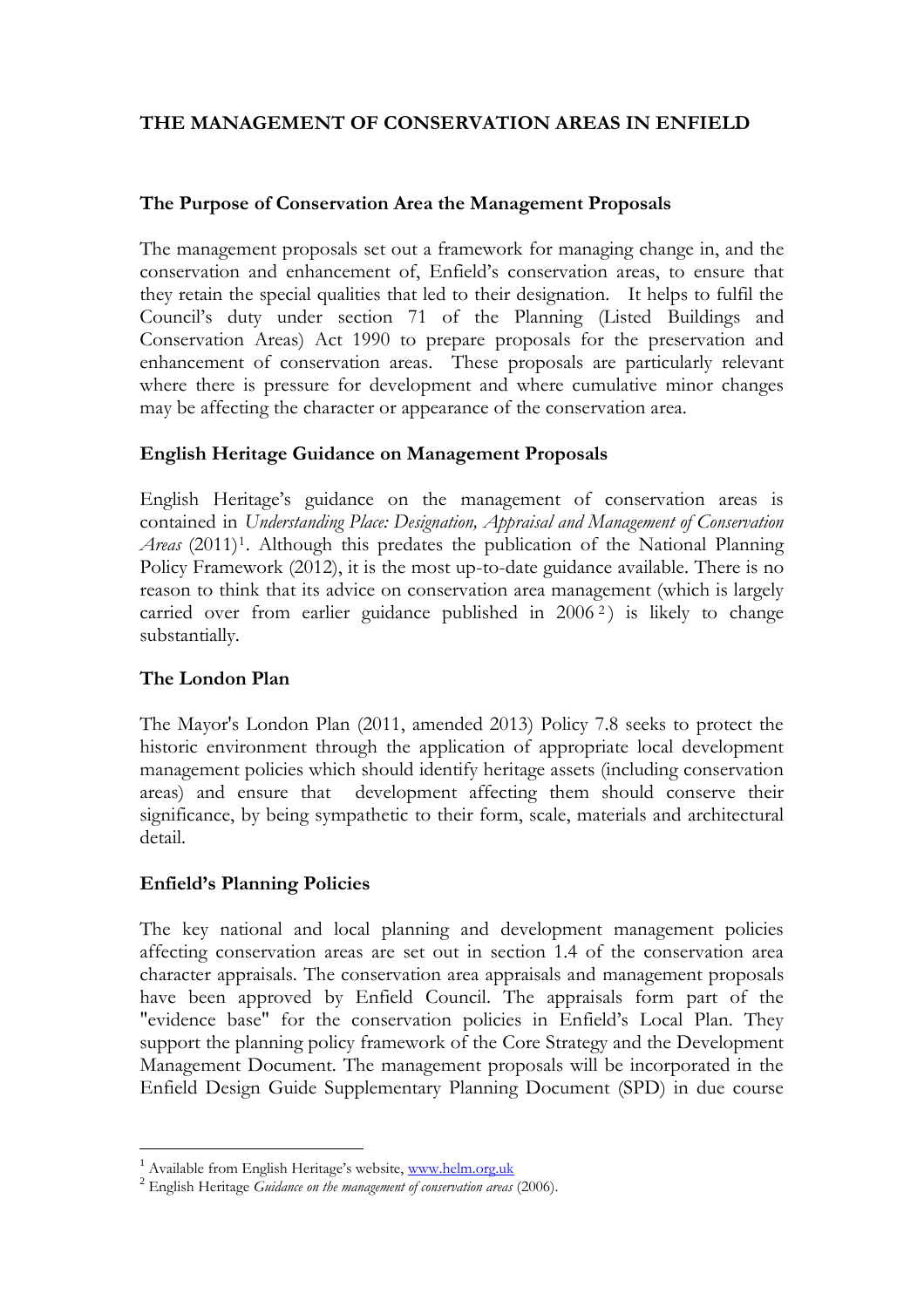and as such they will be given considerable weight in the determination of planning applications affecting the conservation areas.

#### **Infrastructure Delivery Plan**

The Infrastructure Delivery Plan (IDP) (2014) is a strategic document that identifies a number of infrastructure needs, including those affecting the historic environment. It amplifies guidance on delivery and funding and provides further detail for identified projects, some in conservation areas.

#### **Planning policy delivery**

Since the conservation area character appraisals were published in 2006, the Council's Core Strategy has been adopted (2010), which includes over-arching policies for the protection of the Borough's historic built environment (Core Policy 31). A submission draft Development Management Document, containing detailed policies for the determination of planning applications, is awaiting final adoption in November 2014.

Annual monitoring of conservation areas has been undertaken by the Enfield Conservation Advisory Group and local societies and reported to the Council. The outcomes of this monitoring have been incorporated in the revised character appraisals and management proposals as appropriate.

# **Grants**

Subject to available resources, the Council will work with partners to provide carefully targeted grant-aid to historic buildings and conservation areas, including, where appropriate, English Heritage and Heritage Lottery Fund grants.

#### **Design and other Guidance**

The Council's forthcoming Enfield Design Guide will provide advice on alterations to residential properties, including extensions, roof alterations, architectural detailing and appropriate materials. The Design Guide will also include area-specific design advice and it will incorporate these conservation area management proposals. The Council will help owners and their agents to achieve acceptable proposals within conservation areas through the pre-application advice service<sup>3</sup>. In some cases, applicants for major developments will be required to support their applications with a master plan.

# **Planning Decisions**

Planning applications affecting conservation areas will be determined with regard to the National Planning Policy Framework (NPPF) (2012), Enfield's Local Plan,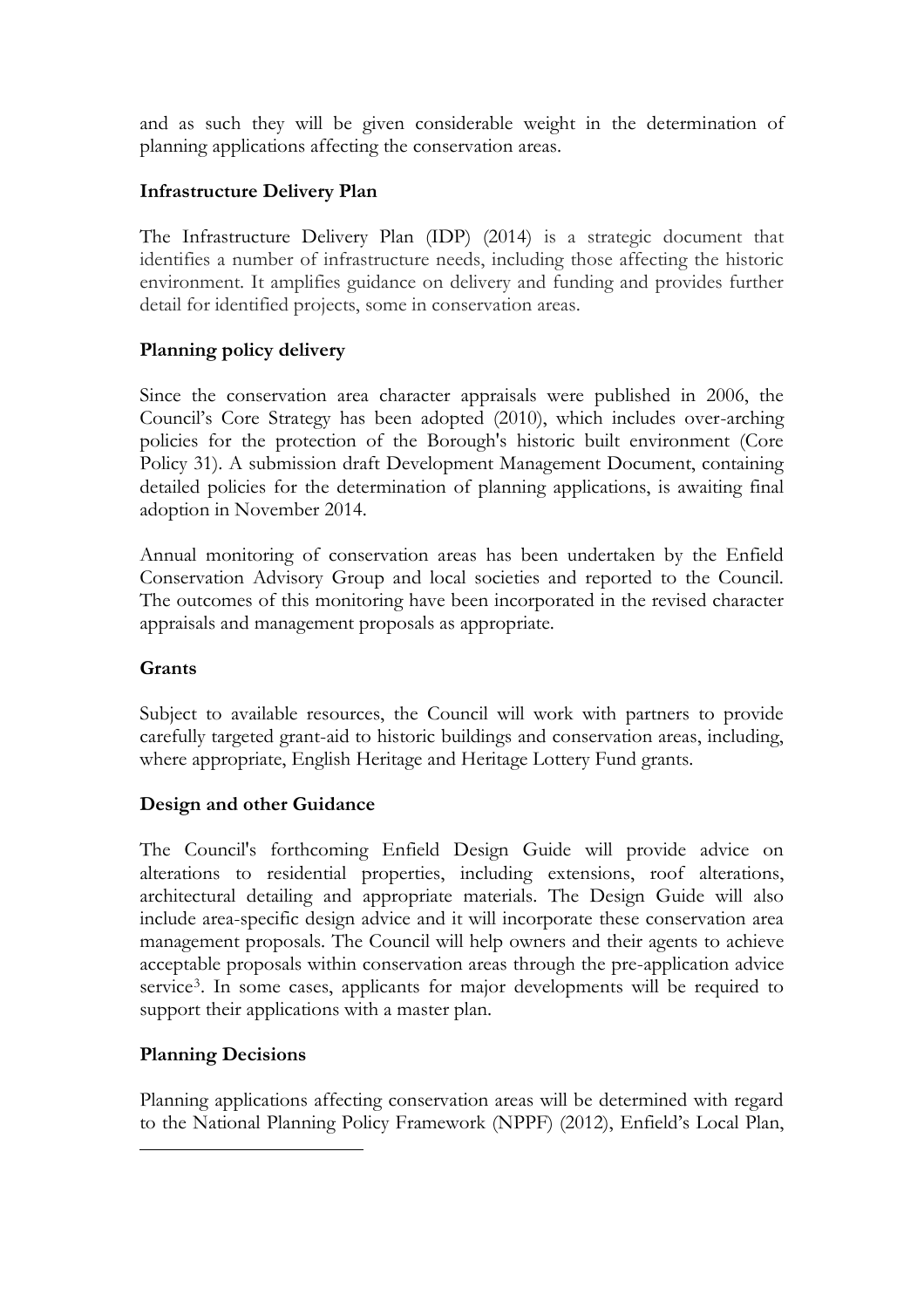the approved conservation area management proposals and the emerging Enfield Design Guide, and having regard to advice from the Council's Conservation Advisory Group. The NPPF is supported by the Government's Planning Practice Guidance: Conserving and enhancing the historic environment (2014).

In line with the NPPF and Enfield's Policy DMD 44 and supporting Appendix 6 applicants for development affecting a heritage asset or its setting should provide a Heritage Statement, describing the significance of any heritage assets affected by development proposals, and the contribution made by their setting, as part of any application affecting a property within a conservation area. The Council will not validate applications where the extent of the impact of the proposal on the significance of any heritage assets affected cannot adequately be understood from the application and supporting documents. The Heritage Statement should contain the information required to assess the impact of the proposals. Detailed requirements are set out in the Appendix on Heritage Statements. (DMD 6.5.7)

# **Enforcement**

The Council will continue to ensure that the planning system is not abused. Planning enforcement by the Council's Planning Enforcement Team will prioritise unauthorised works to listed buildings, protected trees and within conservation areas. The Council will always seek to persuade owners to restore and put right any offending works, but will, where necessary, take enforcement action to achieve those aims. Where there is a demonstrable public interest in so doing, offenders may be subject to criminal prosecution.

Unauthorised works requiring planning permission undertaken four years or more before discovery by the authorities are deemed approved (there is no such limitation on unauthorised works requiring listed building consent or conservation area consent).

Dated photographic records of buildings within conservation areas will be used, where available, to provide evidence for enforcement action.

Where appropriate the Council will also use its powers under S215 of the Town & Country Planning Act 1990 to address properties that adversely affect the amenity of a neighbourhood.

#### 1.1.1 Section 106 Agreements

The Council will continue to use Section 106 Agreements to assist in conserving and enhancing its conservation areas. These are agreements between the Council and a developer, whereby the developer undertakes works or makes a contribution (financial or in kind), to the Council to offset or mitigate any adverse impact of the development on the surrounding social or physical infrastructure. Where a development has an impact on a conservation area, the Council will require the developer to enter into a s.106 Agreement where, on balance, adverse impacts cannot be completely mitigated through the development itself. Receipts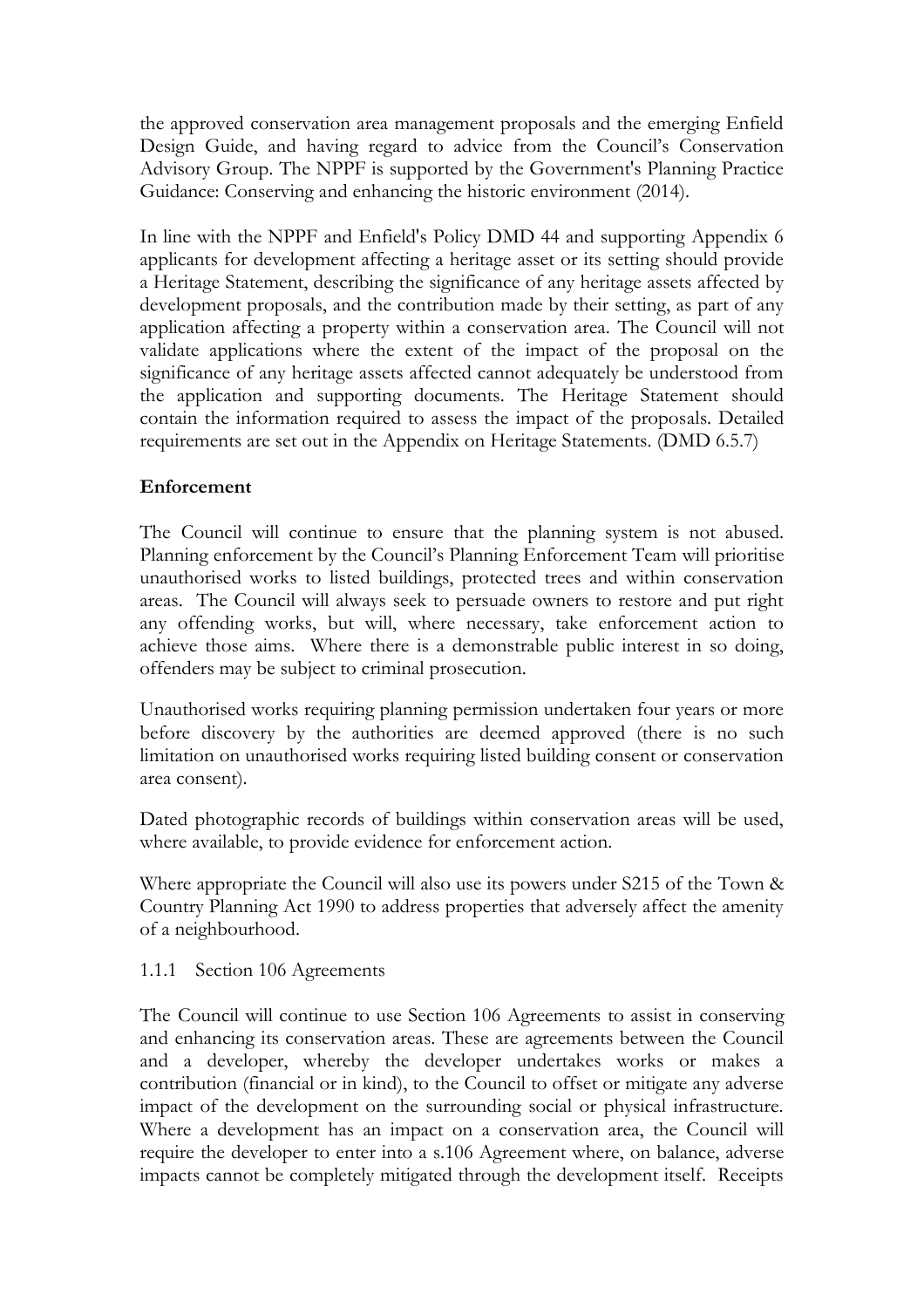from such agreements may be used, as appropriate, to help deliver the management proposals set down in this document

In the future, once adopted (anticipated 2014) where appropriate the Council will also make use of the Community Infrastructure Levy (CIL), to help fund the provision of infrastructure necessary as a result of development. CIL can contribute to the provision of community infrastructure, including cultural facilities, which could be developed within an historic building or other heritage asset.

1.1.2 Highways and the Public Realm

The Council will respect the special character of conservation areas when undertaking environment improvements to highways and the public realm, including new facilities such as cycle paths, having regard to conservation area character appraisals and these management proposals. Excessive street furniture and standard traffic management features such as railings, coloured surfaces and carriageway markings can be particularly harmful in conservation areas. Wherever possible, the Council will remove unnecessary street clutter in conservation areas. Street patterns that contribute to the special character of conservation areas and historic street and footway surfacing will be retained where possible.

The Council will, wherever possible, use its planning powers and agreements with developers (such as s106, s207 and s.38 Agreements) to secure additional funding to ensure a high standard of works to the public realm within conservation areas. The Council has approved Streetscape Policy and Guidance<sup>4</sup> for the management and maintenance of the public realm, including that within conservation areas.

Street lighting throughout the Borough has been renewed since 2006 under a PFI contract. Where street lighting in a conservation area has been replaced to a nonstandard specification, reflecting the special character or appearance of the area, this standard will be maintained in any future replacement scheme.

The Council will normally resist the conversion of front gardens to car parking, where the gardens contribute to the special character or appearance of a conservation area. The introduction of new footway cross-overs, the removal of boundary walls and paving will not normally be allowed, in line with Development Management Policy DMD 46 and Core Policy 30.

# **Satellite dishes**

Planning permission is required for the installation of any satellite dish or communications antenna installed on a chimney, wall, or a roof slope, which faces onto, and is visible from, a road, within a conservation area. Such antennae will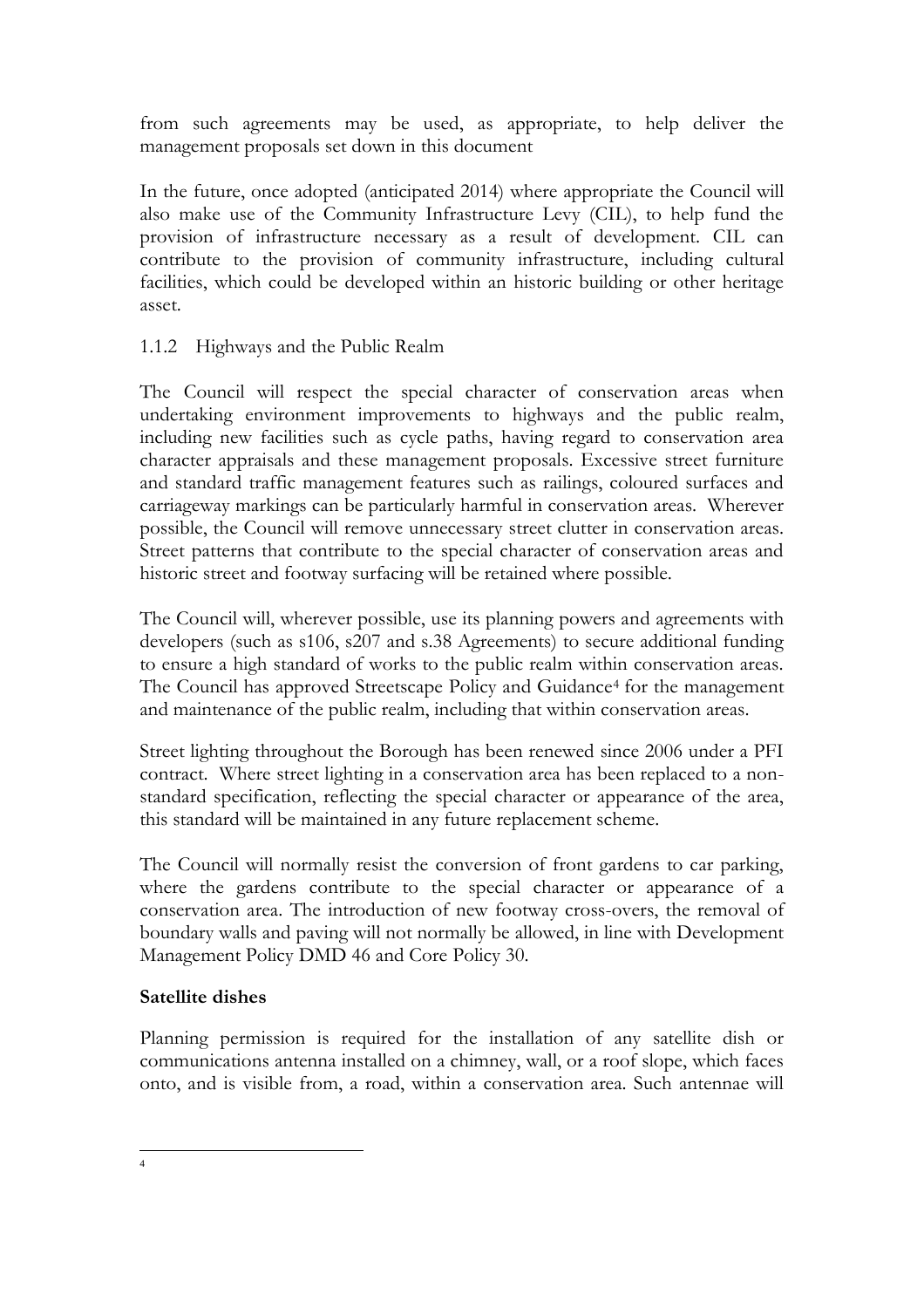not normally be permitted. Further details are available from the Government's online Planning Portal<sup>5</sup> .

# **Archaeology**

More than one-third of the area of the Borough is designated as an Area of Archaeological Importance<sup>6</sup>. Development proposals should take into account any potential impact they may have on archeological remains. Heritage Statements should include a desk-based assessment of the archaeological interest of the site Expert assessment may be necessary depending on the significance of both the asset and the proposed works. Advice should be sought from the Council's heritage officers and/or English Heritage regarding the extent of this work.

# **Open Spaces**

In line with the Core Strategy, the Council will protect and enhance existing open spaces in the Borough. Open spaces play a key role in the character of many conservation areas and where they are heritage assets (such as many open spaces in conservation areas), they will be preserved and enhanced, in line with Core Policy 34 and Development Management Policy DMD 71.

# **Trees in Conservation Areas**

The Council will continue to recognise the importance of and protect trees in conservation areas, whether in streets and parks, or on private land in line with Core Policy 30 and Development Management Policy DMD 80.

The Planning (Listed Buildings and Conservation Areas) Act 1990 requires owners to give six weeks notification of any intended works to trees on private land within conservation areas. This is to allow councils to make an assessment of whether the tree in question has sufficient amenity value to be worthy of protection through the serving of a Tree Preservation Order. The Council will ensure that all such trees reported will be carefully assessed and any that are deemed worthy will be so protected.

The Council will ensure that any future necessary replanting will be with species that accord with the prevailing character of the street or area. The Council will continue to manage the growth potential of certain pollarded species.

In conservation areas, trees will be replaced on a like-for-like basis wherever possible, particularly where the replacement is one of a group or avenue of identical species. If possible, modern improved varieties of the species will be chosen where that will reduce the risk to adjacent properties. However, where replanting with the same species is impractical for sound arboricultural reasons, appropriate alternative species will be chosen.

<sup>5</sup> 6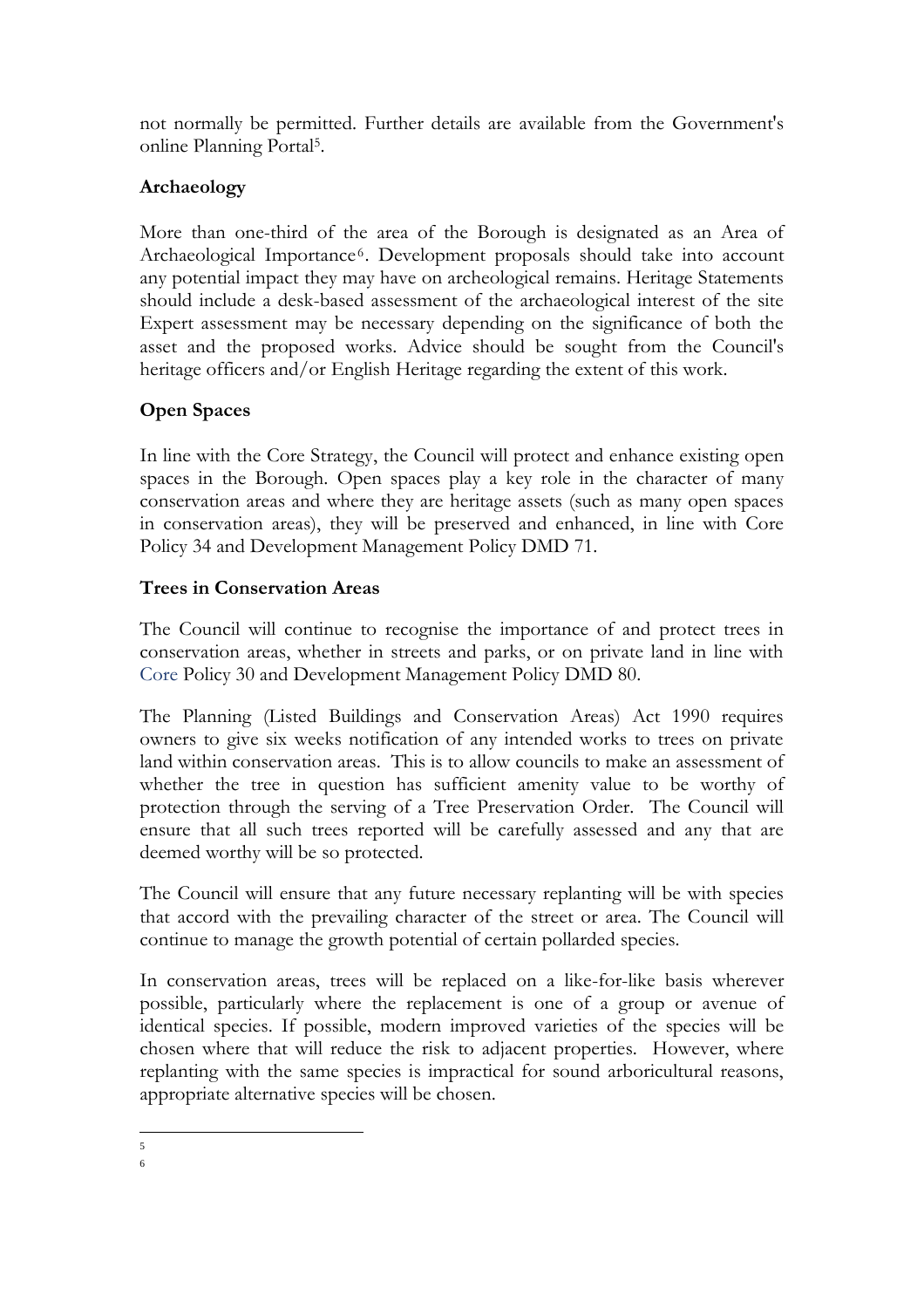The Council has adopted a Corporate Tree Management Strategy, which provide the basis for works to trees in streets, public parks and elsewhere in the public realm, including those within conservation areas.<sup>7</sup>

1.1.3 Monitoring Change

The Council will monitor change in the Borough's conservation areas, with reference to the conservation area character appraisals and management proposals and in partnership with the Conservation Advisory Group

# **Monitoring the Effectiveness of this Document**

The Council will aim to ensure that the management proposals are kept up-todate and relevant through five-yearly reviews of the conservation area character appraisals and management proposals.

#### **SOUTHGATE CIRCUS CONSERVATION AREA MANAGEMENT PROPOSALS**

#### **Summary of special interest**

The key factors that give the Southgate Circus Conservation Area its special interest are summarised in **Section 3 (p.22) of the Character Appraisal.** These are the things that make up the character and appearance of the area which it is desirable to "preserve or enhance" through management action.

# **Conservation Area boundaries**

Following the recent review (July-August 2014), the current boundaries are confirmed.

#### **Summary of issues**

The Conservation Area has been significantly improved since it was designated and the importance of the 1930s architecture of London Underground as a particularly English form of modernism is increasingly widely recognised. Most of the problems that still affect the area stem from the relatively low value commercial uses around the station. Whilst public funding or a grant scheme might be desirable, many of the issues could be addressed by careful management through the planning system, which would benefit greatly if there was a comprehensive design framework that reflecting the 1930s character of the area. This could provide a framework within which heritage- and design-related planning decisions could be determined, be easily accessible to local residents, familiar to Council officers and offer practical and inexpensive guidance for such things as advertising and security, appropriate to the distinctive character of the area.

<sup>7</sup>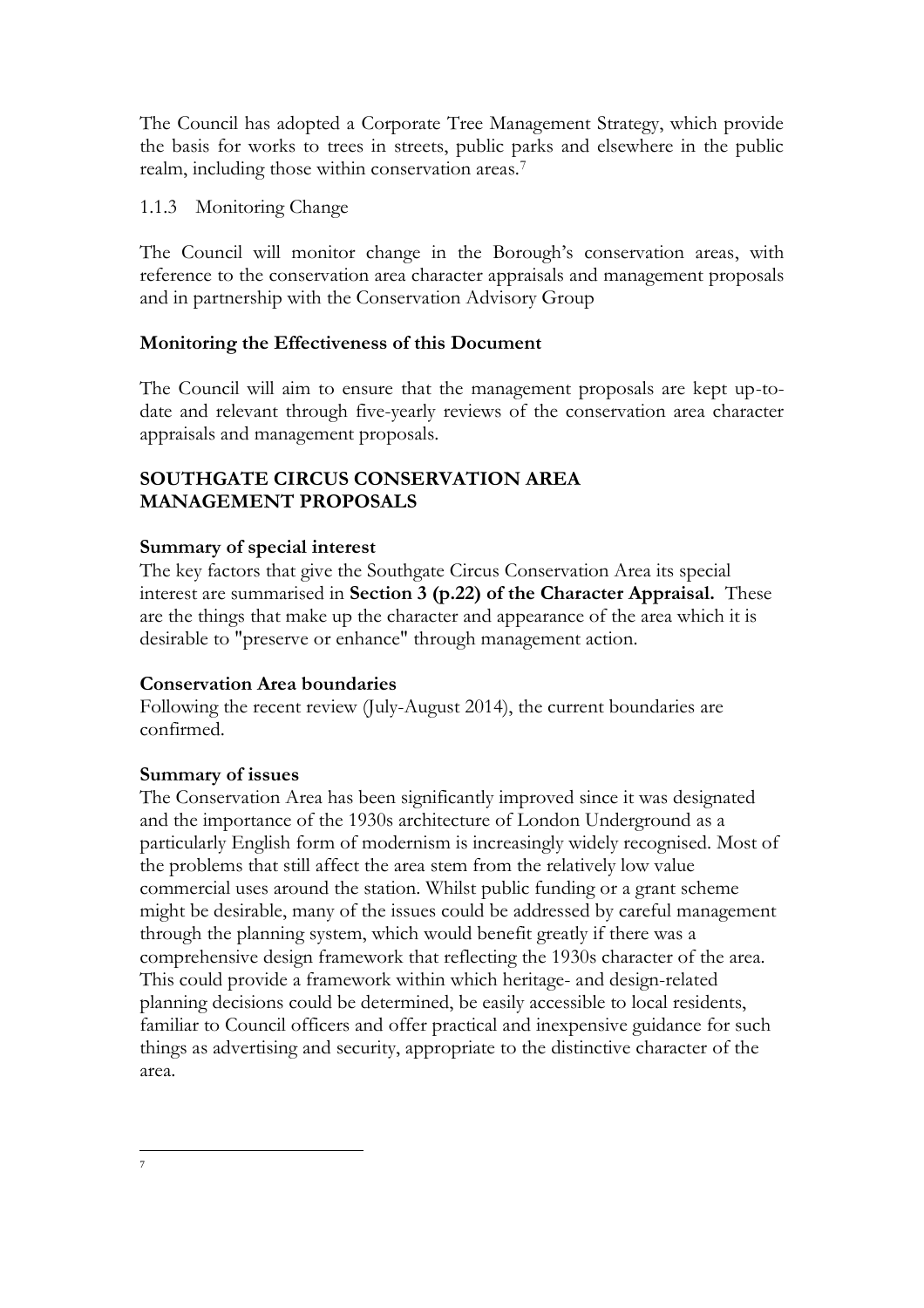The particular issues affecting the Conservation Area at present, which need to be addressed, are summarised in **Section 4 (p.23) of the Character Appraisal**, as follows:

- *Building condition and maintenance*
- *Advertising and signage*
- *Street furniture*
- *Building design*
- *Shopfronts*, *building use and alteration:*

#### **Priorities for action**

**Based on the detailed assessment provided by the Southgate Circus Conservation Area Character Appraisal and the problems and pressures identified by it, the following management actions are proposed over the next 5 years in the Conservation Area in order to preserve and/or enhance its special interest:**

#### **Buildings at Risk**

English Heritage's 2014 Register of Heritage at Risk in London contains no entries within the Southgate Circus Conservation Area.

#### **Building repair and maintenance**

The listed station, including the above-ground booking hall, has recently been restored. However, some station shops and Station Parade are in poor condition and suffering from a lack of maintenance, which detracts from their architectural quality.

The buildings forming the backdrop to the grade II\* listed station complex need to respect the scale and design principles of the station. They should not dominate or overbear the existing historic buildings. Such development sites should be subject to design briefs to protect the setting of the nationally significant station.

#### **Architectural detail**

Development affecting listed and locally listed buildings and buildings identified as making a positive contribution to the character of the area, and buildings affecting their setting, should normally use appropriate traditional historic materials and detailing. Mass-produced modern materials, such as uPVC and concrete roof tiles, will not normally be appropriate within the Conservation Area. The forthcoming Enfield Design Guide will provide further guidance on appropriate architectural detailing.